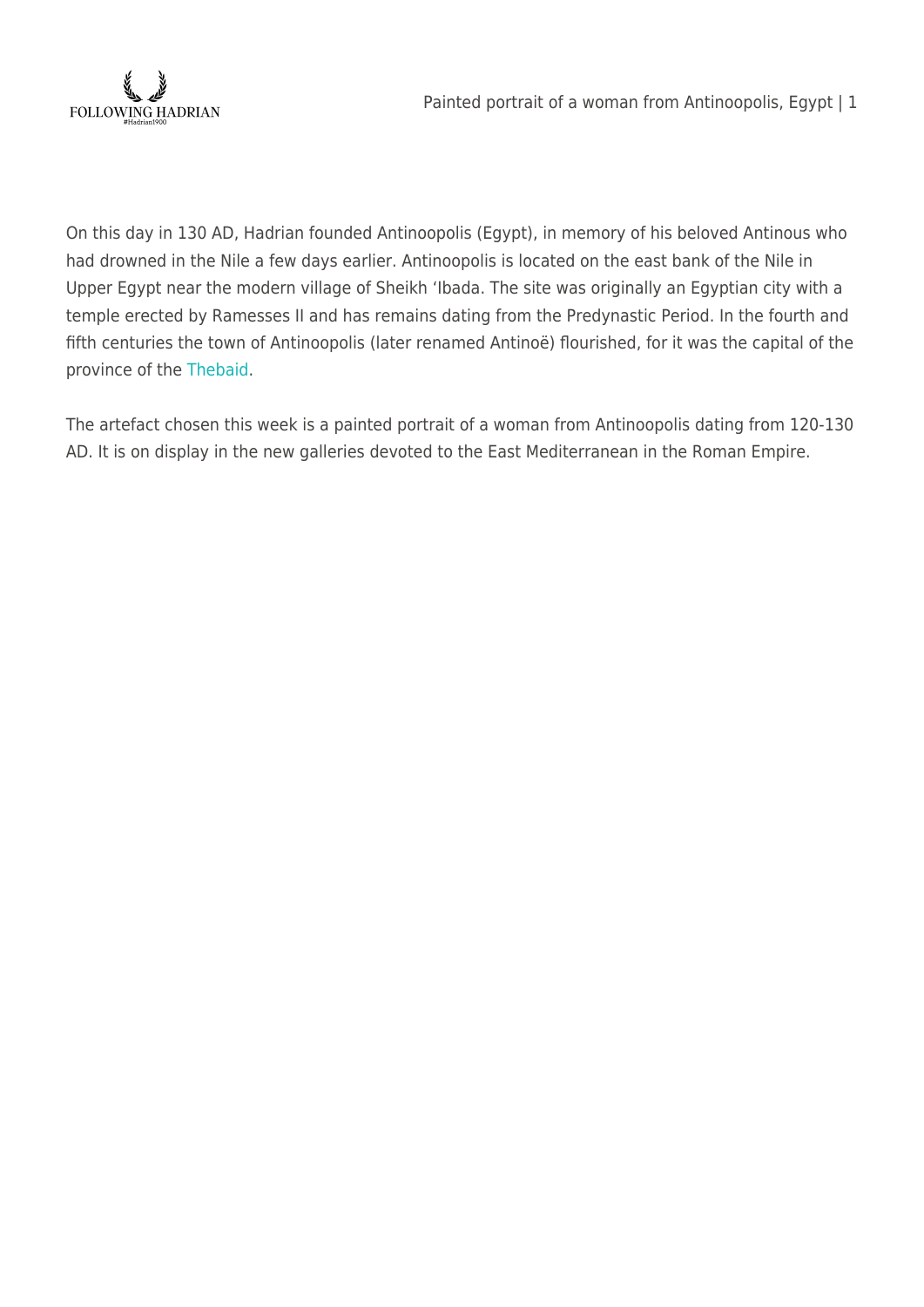



Portrait of a woman, known as "L'Européenne", AD 120-130, from Antinoöpolis (Antinoë), Egypt, Louvre Museum

From the first to the third century AD, a unique art form, the mummy portrait, flourished in Roman Egypt. Stylistically related to the tradition of Greco-Roman painting, but created for a typically